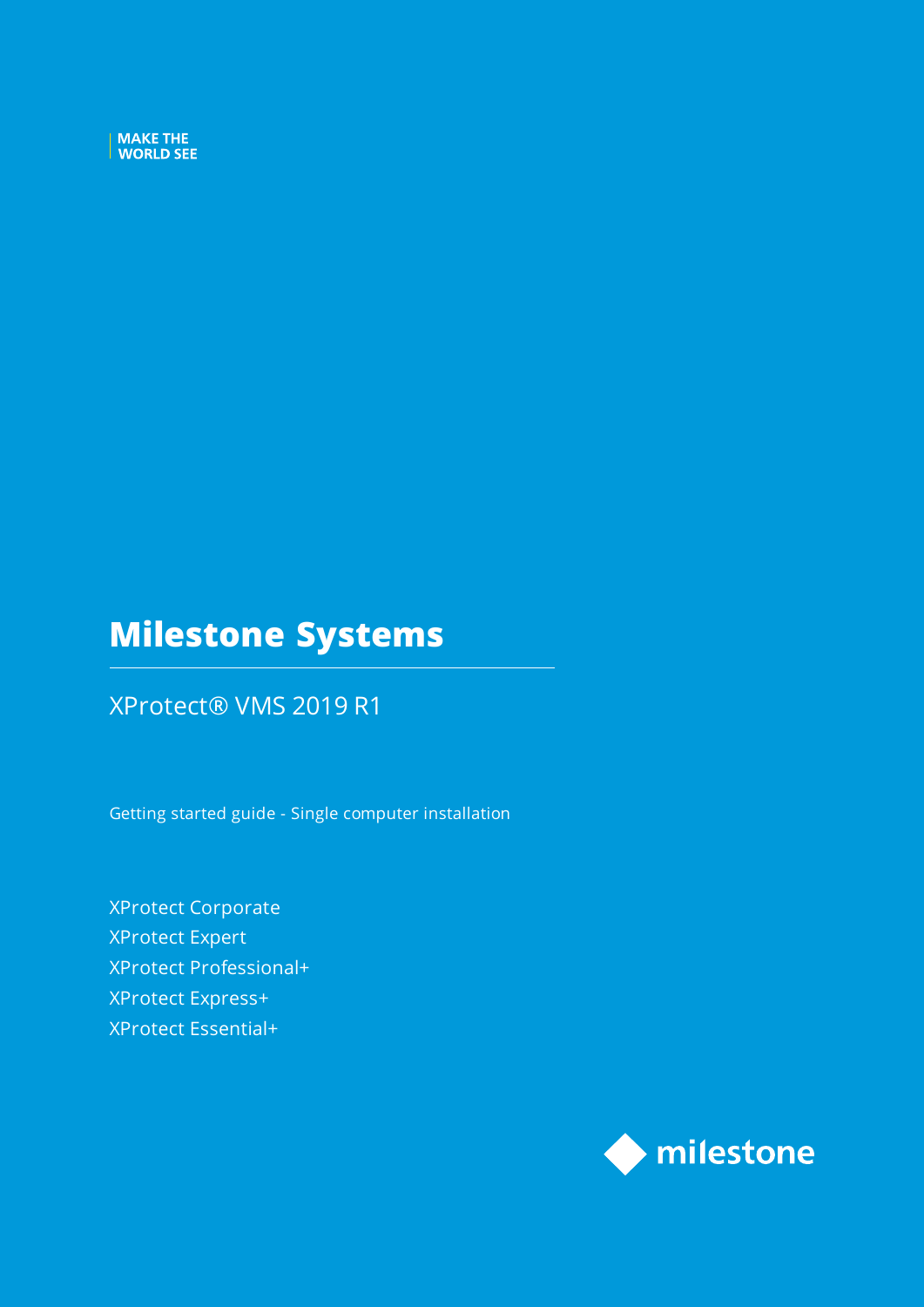Getting started guide - Single computerinstallation| XProtect® VMS 2019 R1

# **Contents**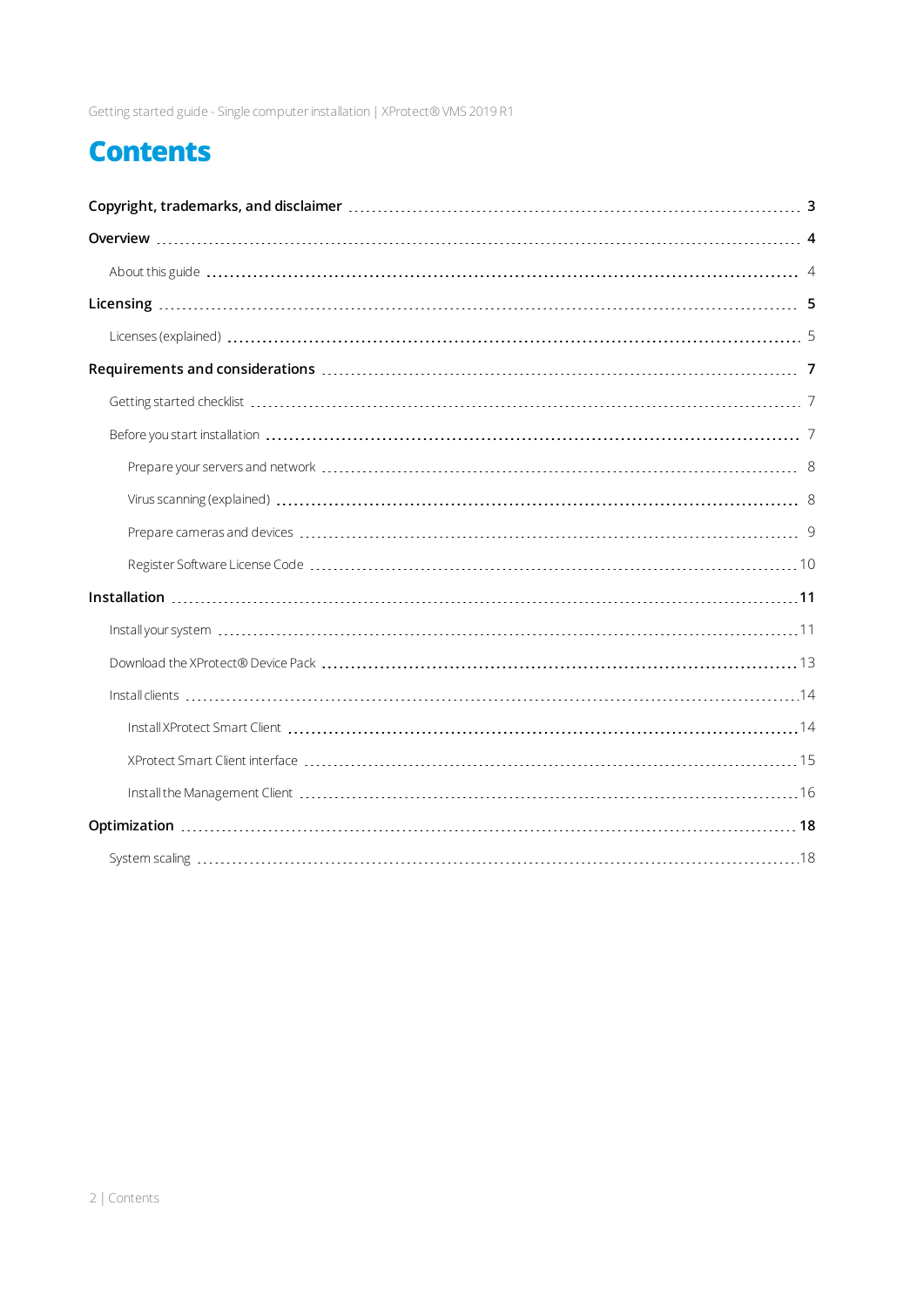# <span id="page-2-0"></span>**Copyright, trademarks, and disclaimer**

Copyright © 2019 Milestone Systems A/S

#### **Trademarks**

XProtect is a registered trademark of Milestone Systems A/S.

Microsoft and Windows are registered trademarks of Microsoft Corporation. App Store is a service mark of Apple Inc. Android is a trademark of Google Inc.

All other trademarks mentioned in this document are trademarks of their respective owners.

#### **Disclaimer**

This text is intended for general information purposes only, and due care has been taken in its preparation.

Any risk arising from the use of this information rests with the recipient, and nothing herein should be construed as constituting any kind of warranty.

Milestone Systems A/S reserves the right to make adjustments without prior notification.

All names of people and organizations used in the examples in this text are fictitious. Any resemblance to any actual organization or person, living or dead, is purely coincidental and unintended.

This product may make use of third-party software for which specific terms and conditions may apply. When that is the case, you can find more information in the file 3rd\_party\_software\_terms\_and\_conditions.txt located in your Milestone system installation folder.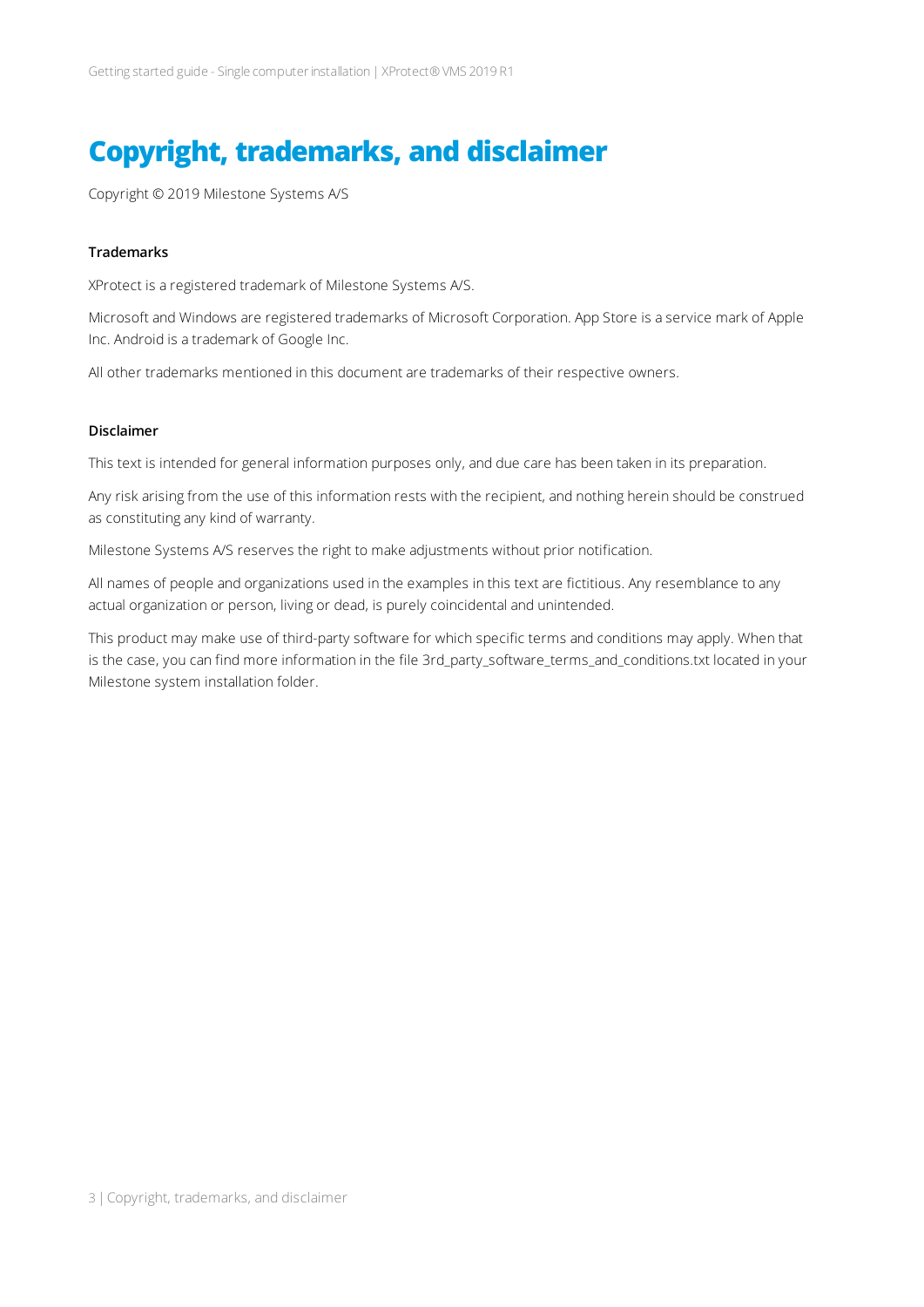## <span id="page-3-1"></span><span id="page-3-0"></span>**Overview**

## **About this guide**

This single computer installation guide for XProtect VMS serves as a point of reference to getting started with your system. The guide helps you perform the basic installation of your system and to verify connections between clients and server.

The guide has checklists and tasks that help you get started with the software and prepare you for working with the system.

For detailed feature descriptions and procedures for configuration and maintenance, download the XProtect VMS manual from the Milestone website (<https://www.milestonesys.com/support/help-yourself/manuals-and-guides/>).

Remember to check the Milestone website (<https://www.milestonesys.com/downloads/>) for updates to make sure you install the most recent version of the software.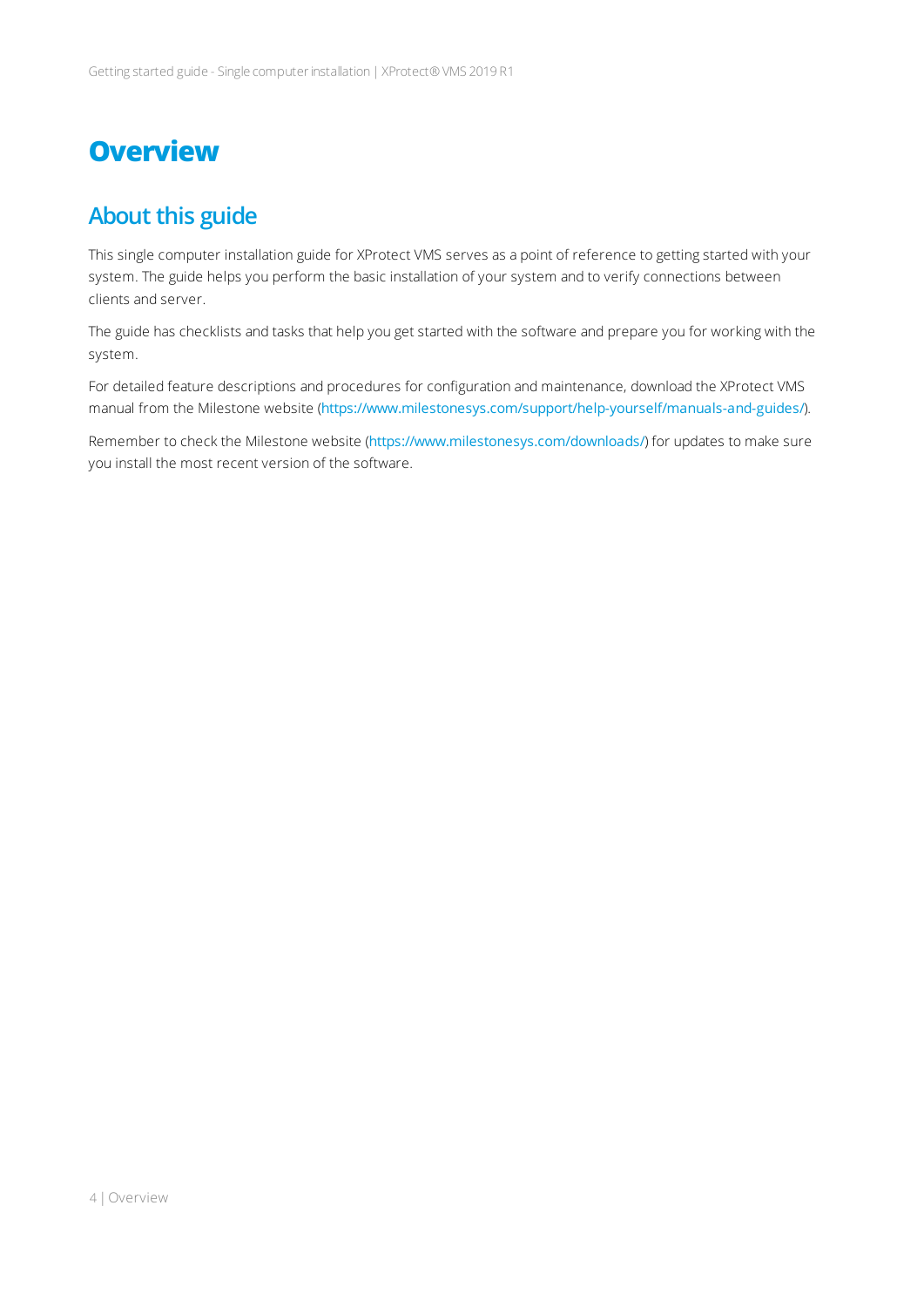# <span id="page-4-1"></span><span id="page-4-0"></span>**Licensing**

### **Licenses (explained)**

Before you start the installation, you can learn about licenses in this topic.



If you are installing XProtect Essential+, you can run the system with eight hardware device licenses for free. Automatic license activation is enabled and hardware devices will be activated as you add them to the system.



Only when you upgrade to a more advanced XProtect product, the rest of this topic is relevant.

When you purchase your software and licenses, you get:

- An order confirmation and a software license file named after your SLC (Software License Code) and with the .lic extension received per email
- A Milestone Care coverage

To get started, download the software from our website (<https://www.milestonesys.com/downloads/>). When you install the software, you are asked to provide a valid license file (.lic).

You have purchased at least two types of licenses:

- Base licenses: One for the XProtect product
- Hardware device licenses: A certain number of hardware device licenses. Every hardware device with an IP address that you add to your system requires a hardware device license. You do not need additional hardware device licenses for speakers, microphones, or input and output devices attached to your device with the IP address

Most XProtect add-on products require additional licenses. The software license file also includes information about your licenses for add-on products. Some add-on products have their own separate software license files.

If your surveillance system is the central site of a larger system hierarchy using Milestone Interconnect, you need Milestone Interconnect camera licenses to be able to view video from hardware devices on remote sites. Only XProtect Corporate can act as a central site.

After installation, the surveillance system runs on licenses that need to be activated before a certain period ends. This is the grace period. Once the installation is complete, you can get an overview of your licenses for all installations with this SLC on the Management Client **Basics** > **License Information** page.

Milestone recommends that you activate your licenses before you make the final adjustments. If you do not activate your licenses before the grace period expires, all recording servers and cameras without activated licenses stop sending data to the surveillance system.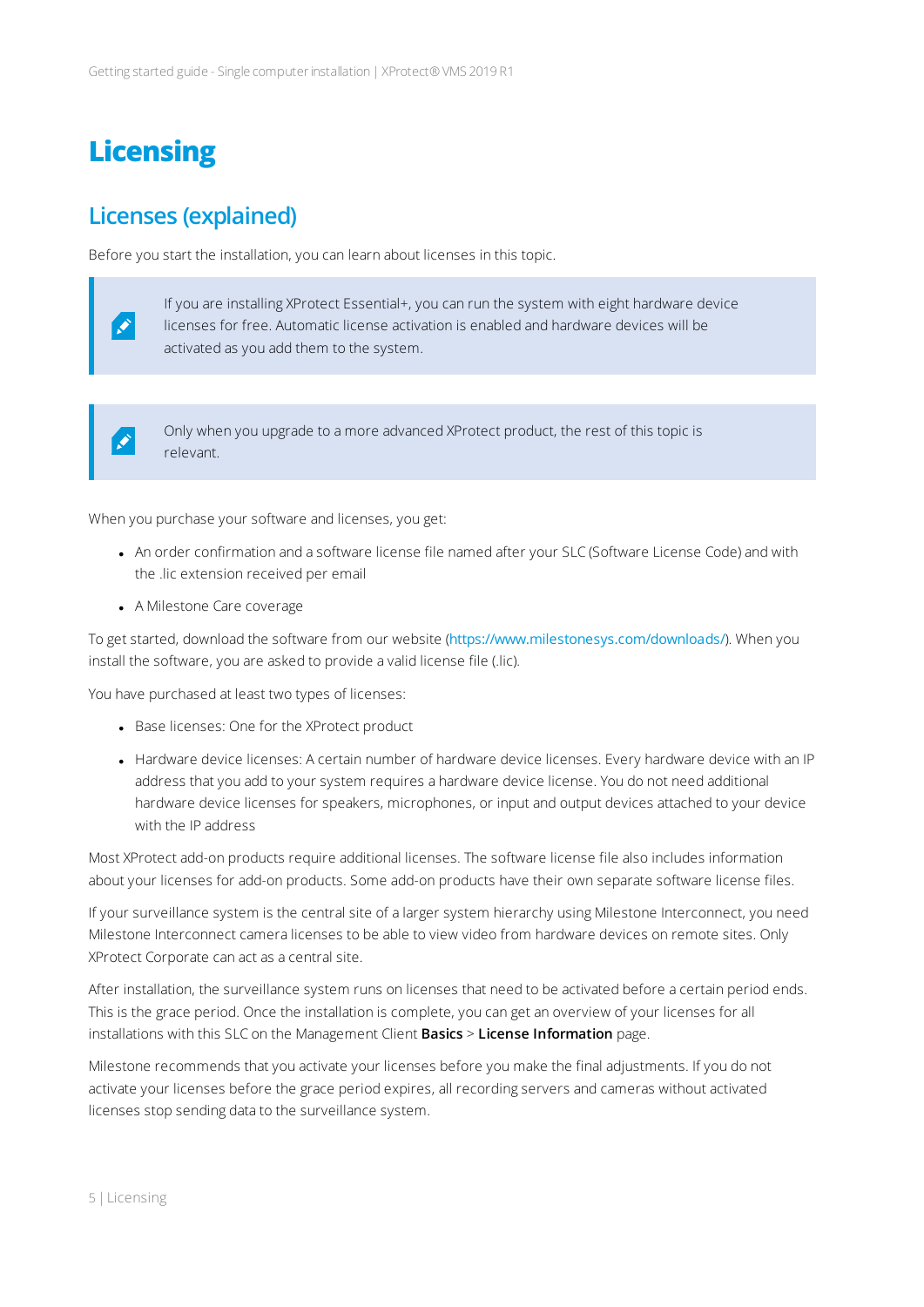To activate your licenses:

- For online activation, log in to the Software Registration page with your My Milestone account on the Milestone website (<https://online.milestonesys.com/>).
- For offline activation, you must export a license request (.lrq) file in the Management Client and then log in to the Software Registration page and upload the .lrq file.

Once you have uploaded the .lrq file, Milestone emails you an activated .lic file for import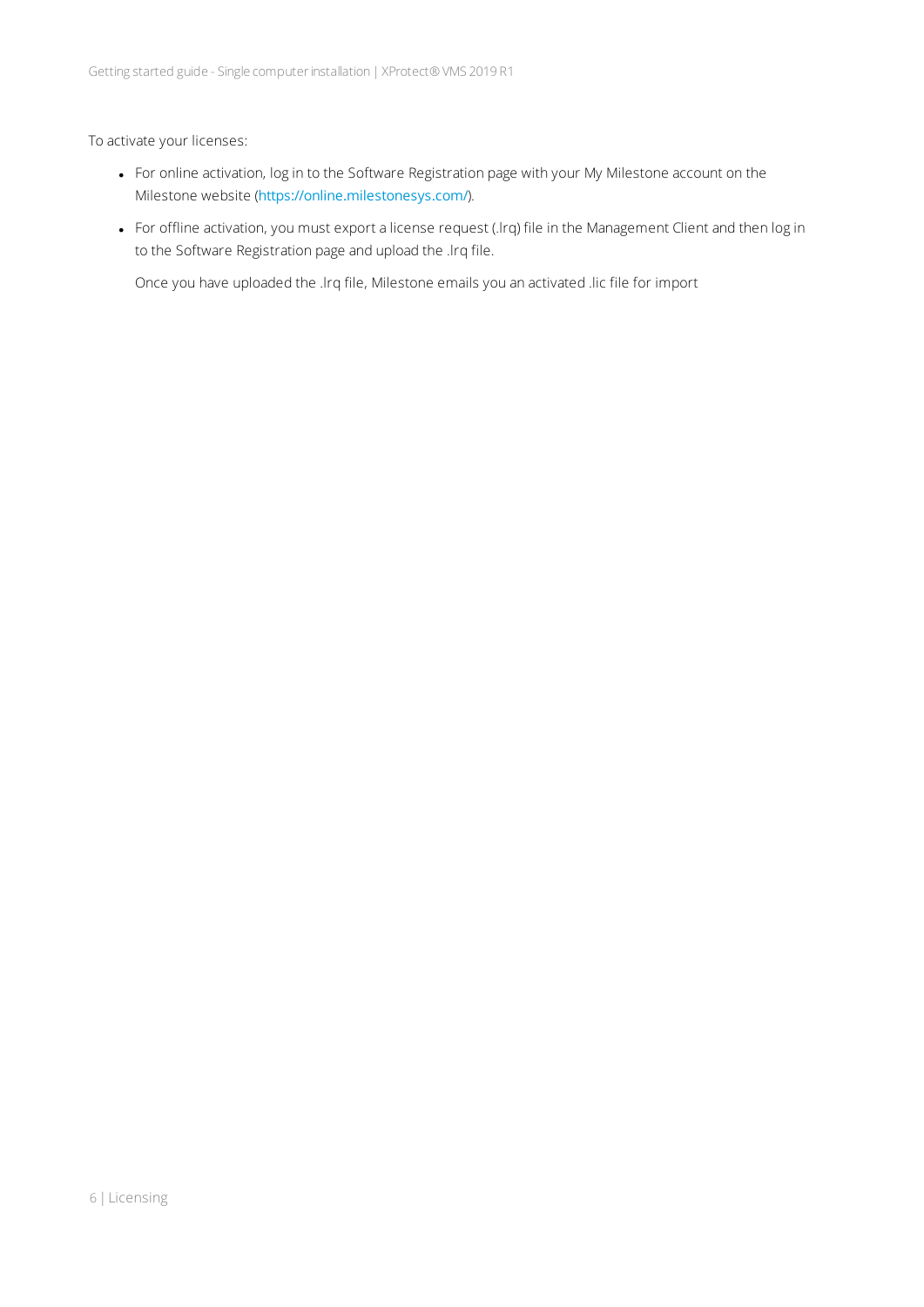# <span id="page-6-1"></span><span id="page-6-0"></span>**Requirements and considerations**

## **Getting started checklist**

Follow the checklist below to ensure that you carry out the steps of your installation in the right order.

| <b>Completed?</b> | <b>Step</b>                                                                     | <b>Details</b>                                                                                                         |
|-------------------|---------------------------------------------------------------------------------|------------------------------------------------------------------------------------------------------------------------|
|                   | Prepare servers and<br>network                                                  | A new and fully updated Microsoft Windows® installation                                                                |
|                   |                                                                                 | Microsoft®.NET 4.7 framework or higher installed                                                                       |
|                   |                                                                                 | Microsoft®.NET 3.5 SP1 framework installed                                                                             |
|                   |                                                                                 | Assign static IP addresses or make DHCP reservations to all<br>system components                                       |
|                   | About virus scanning                                                            | Exclude specific file types and folders                                                                                |
|                   | Prepare cameras<br>and devices                                                  | Make sure camera models and firmware are supported by<br>the XProtect system                                           |
|                   |                                                                                 | Cameras must be connected to the network and you can<br>access them from the computer where you install your<br>system |
|                   | Register your<br>Software License<br>Code<br>Download the<br>installation files | Go to the Milestone website                                                                                            |
|                   |                                                                                 | (https://online.milestonesys.com/) and register your SLC<br>Obtain the .lic-file                                       |
|                   |                                                                                 | This step does not apply to XProtect Essential+ systems<br>Go to Milestone website                                     |
|                   |                                                                                 | (https://www.milestonesys.com/downloads/) and download<br>the relevant installation file                               |
|                   | Install your system                                                             | Detailed description of a single computer installation, see<br>Install your system on page 11                          |
|                   | Install clients on<br>other computers                                           | Install XProtect Smart Client on page 14                                                                               |
|                   |                                                                                 | Install the Management Client on page 16                                                                               |

## <span id="page-6-2"></span>**Before you start installation**

Milestone recommends that you go through the requirements described in the next sections, before you start the actual installation.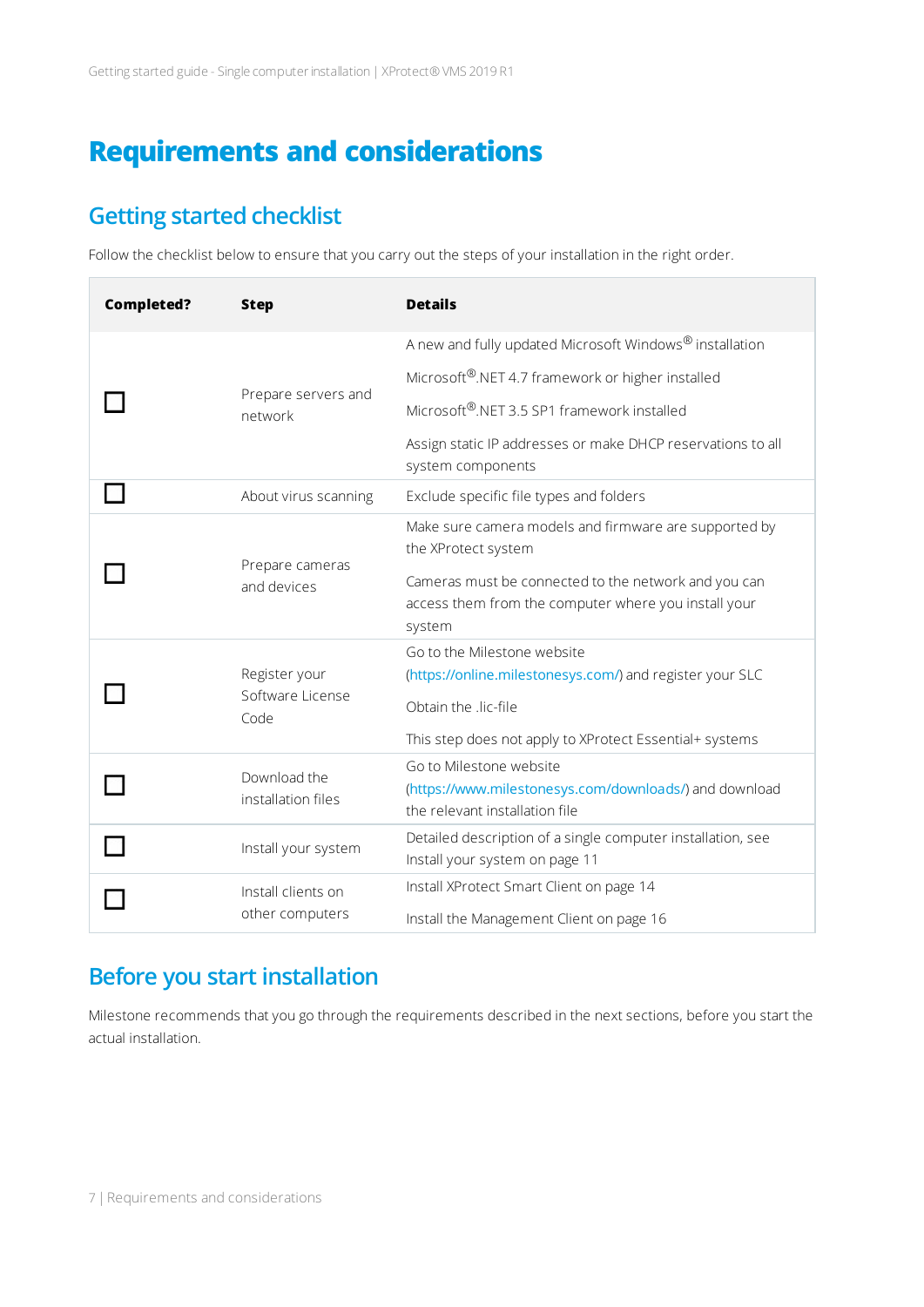#### <span id="page-7-0"></span>**Prepare your servers and network**

#### **Operating system**

Make sure that all servers have a clean installation of a Microsoft Windows operating system, and that it is updated with all the latest Windows updates.

For information about the minimum system requirements to the various components of your system, go to the Milestone website (<https://www.milestonesys.com/systemrequirements/>).

#### **Microsoft® .NET framework**

Check that all servers have Microsoft .NET 4.7 framework or higher installed. Check that the server targeted for the management server installation has Microsoft .NET 3.5 SP1 framework installed. This is a requirement for the SQL server.

#### **Network**

Assign static IP addresses or make DHCP reservations to all system components and cameras. To make sure that sufficient bandwidth is available on your network, you must understand how and when the system consumes bandwidth. The main load on your network consists of three elements:

- Camera video streams
- Clients displaying video
- Archiving of recorded video

The recording server retrieves video streams from the cameras, which results in a constant load on the network. Clients that display video consume network bandwidth. If there are no changes in the content of the client views, the load is constant. Changes in view content, video search, or playback, make the load dynamic.

Archiving of recorded video is an optional feature that lets the system move recordings to a network storage if there is not enough space in the internal storage system of the computer. This is a scheduled job that you have to define. Typically, you archive to a network drive which makes it a scheduled dynamic load on the network.

Your network must have bandwidth headroom to cope with these peaks in the traffic. This enhances the system responsiveness and general user experience.

#### <span id="page-7-1"></span>**Virus scanning (explained)**

The XProtect software contains a database and as with any other database you need to exclude certain files and folders from virus scanning. Without implementing these exceptions, virus scanning uses a considerable amount of system resources. On top of that, the scanning process can temporarily lock files, which could result in a disruption in the recording process or even corruption of databases.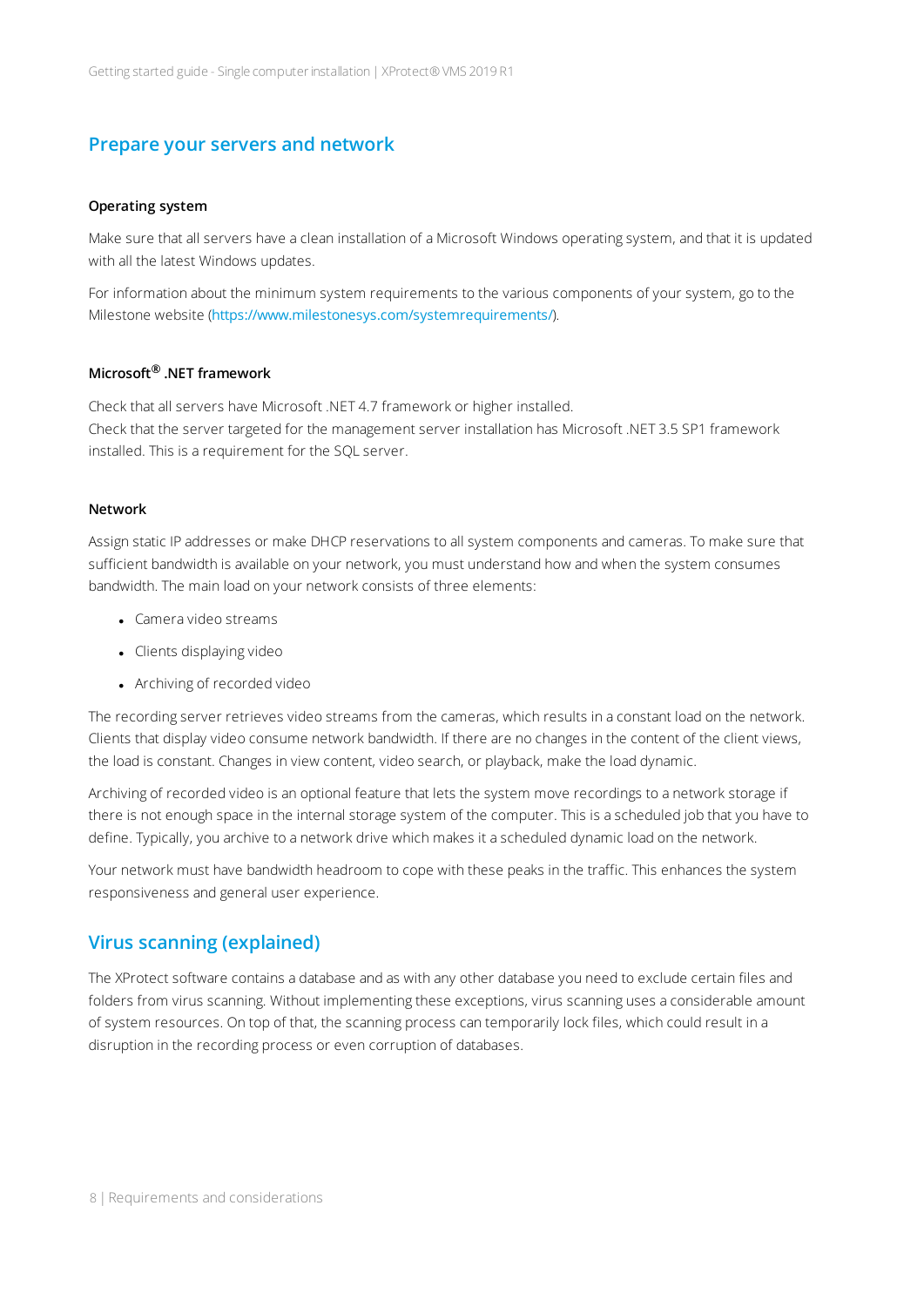When you need to perform virus scanning, do not scan recording server folders that contain recording databases (by default C:\mediadatabase\, as well as all subfolders). Also, avoid performing virus scanning on archive storage directories.

Create the following additional exclusions:

- File types: .blk, .idx, .pic
- **.** Folders and subfolders:
	- C:\Program Files\Milestone
	- C:\Program Files (x86)\Milestone
	- C:\ProgramData\Milestone

Your organization may have strict guidelines regarding virus scanning, but it is important that you exclude the above folders and files from virus scanning.

For a detailed description of ports and processes to exclude from network scanning, download the XProtect VMS Administrator manual from the Milestone website ([https://www.milestonesys.com/support/help](https://www.milestonesys.com/support/help-yourself/manuals-and-guides/)[yourself/manuals-and-guides/](https://www.milestonesys.com/support/help-yourself/manuals-and-guides/)).

### <span id="page-8-0"></span>**Prepare cameras and devices**

#### **Make sure your cameras and devices are supported.**

On the Milestone website, you can find a detailed list of supported devices and firmware versions (<https://www.milestonesys.com/supported-devices/>). Milestone develops unique drivers for devices or device families, and generic drivers for devices based on standards like ONVIF, or devices that use the RTSP/RTP protocols.

Some devices that use a generic driver and that are not specifically listed as supported may work, but Milestone does not provide support for such devices.

#### **Verify that you can access the camera over the network**

The recording server must be able to connect to the cameras. To verify that, connect to your cameras from a browser or the software that came with your camera, on the computer where you want to install the XProtect system. If you cannot access a camera, the XProtect system cannot access the camera either.



For security reasons, Milestone recommends that you change camera credentials from their manufacturer defaults.

Instead of accessing the device with the vendor supplied software, you can use the Windows ping utility.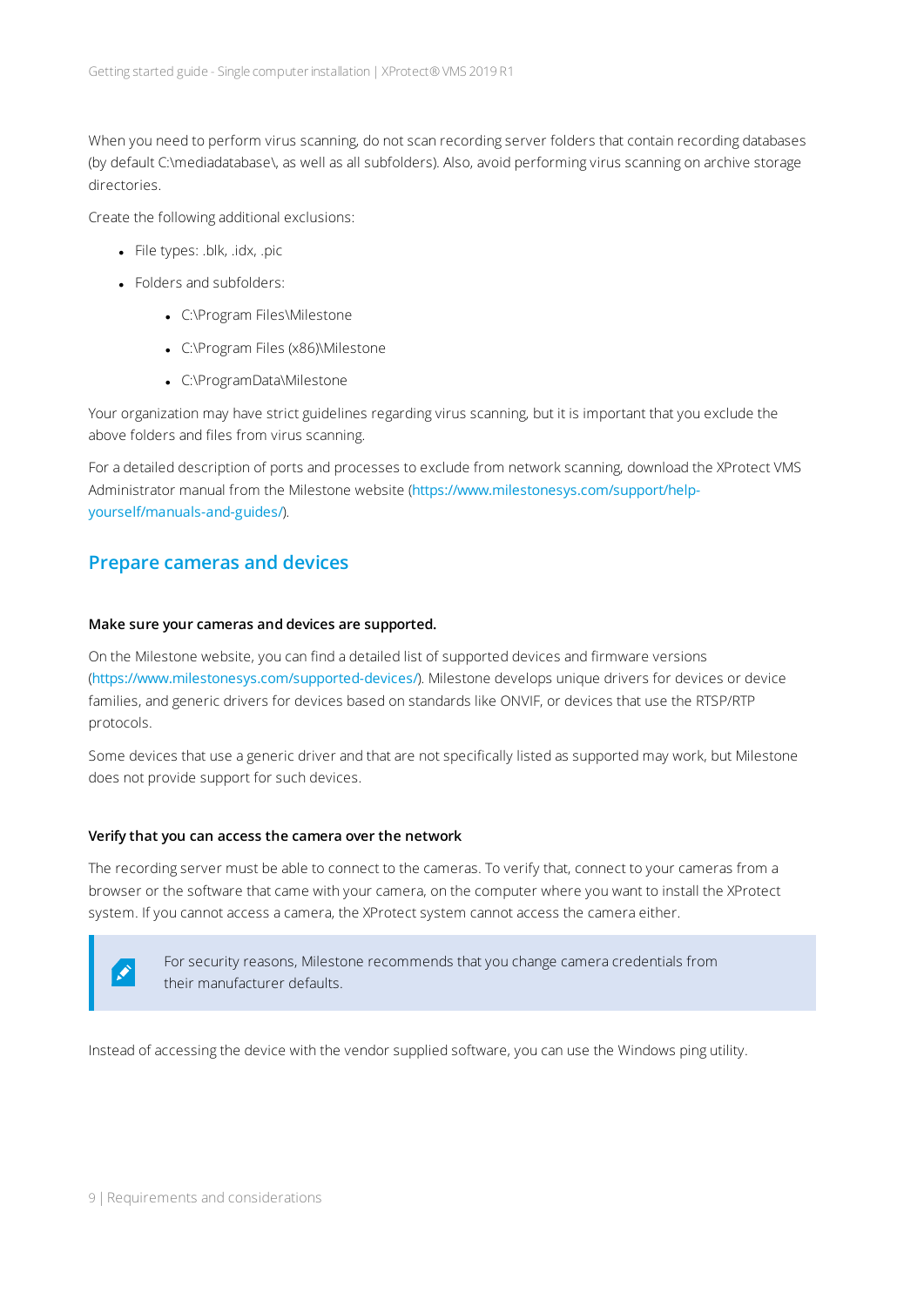See the camera's documentation for information about network configuration. If your system is configured with default port settings, you must connect the camera to HTTP port 80. You can also choose to change the default port settings.



If you change the default credentials for a camera, remember to use these when you add the camera to the system.

### <span id="page-9-0"></span>**Register Software License Code**

Before you install, you must have the name and location of the software license file that you received from Milestone.

You can install a free version of XProtect Essential+. This version provides you with a limited functionality and limited number of cameras compared to a purchased XProtect VMS system. In this case, the license is provided with the installer.

The Software License Code (SLC) is printed on your order confirmation and the software license file is named after your SLC. Milestone recommends that you register your SLC on our website (<https://online.milestonesys.com/>) before installation. Your reseller may have done that for you.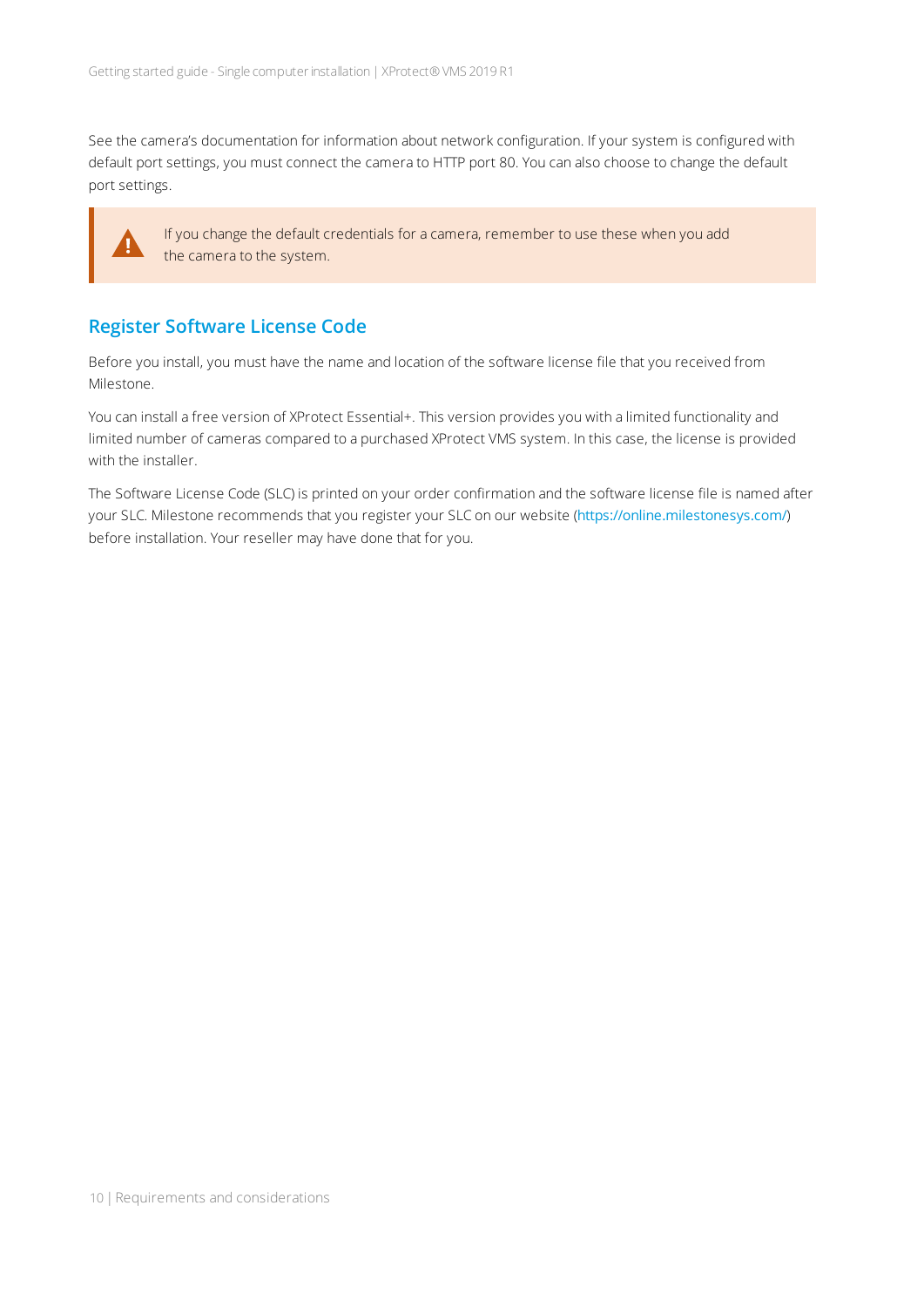## <span id="page-10-1"></span><span id="page-10-0"></span>**Installation**

### **Install your system**

The **Single Computer** option installs all server and client components on the current computer. The recording server is authorized, so you are ready to use the system directly after installation.

You can install a free version of XProtect Essential+. This version provides you with limited capabilities of the XProtect VMS for a limited number of cameras. You must have Internet connection to install XProtect Essential+.

The recording server scans your network for hardware. Discovered devices are added automatically to your system. Cameras are preconfigured in views, and a default operator role is created. After installation, XProtect Smart Client opens and you are ready to use the system.

Microsoft<sup>®</sup> IIS is automatically installed during the process. Afterward, you may be prompted to restart your computer. Do so and after restart, depending on your security settings, one or more Windows security warnings may appear. Accept these and the installation completes.



If you upgrade from a previous version of the product, the system does not scan for cameras, or create new views and operator roles.

- 1. Download the software from the Internet ([https://www.milestonesys.com/downloads/](http://www.milestonesys.com/downloads)) and run the Milestone XProtect VMS Products 2019 R1 System Installer.exe file from the location where you saved it.
- 2. The installation files unpack. Depending on your security settings, one or more Windows® security warnings appear. Accept these and the unpacking continues.
- 3. When done, the **Milestone XProtect VMS** dialog box appears:
	- 1. Select the **Language** to use during the installation (this is not the language your system uses once installed, this is selected later). Click **Continue**.
	- 2. Read the *Milestone End-user License Agreement*. Select the **I accept the terms in the license agreement** check box and click **Continue**.
	- 3. In **Type the location of the license file**, enter your license file from your XProtect provider. Alternatively, use the browse function to locate it. The system verifies your license file before you can continue. Click **Continue**.

If you do not have a valid license file you can get one for free. Click **Download free XProtect Essential+ license**.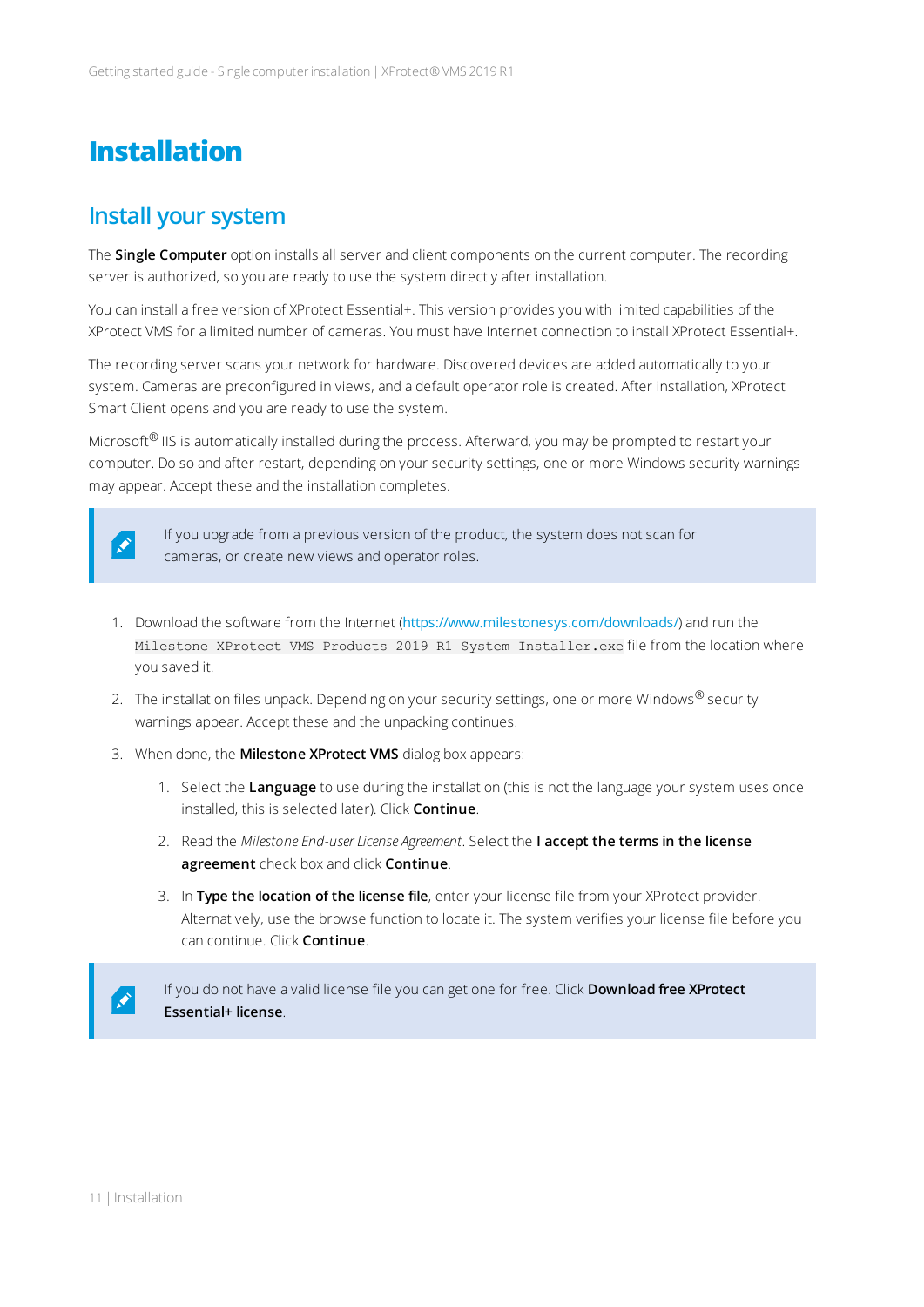The free license is downloaded and appears in the license file field. Click **Continue**.

1. Select **Single computer**.

 $\mathscr{S}$ 

A list of components to install appears (you cannot edit this list). Click **Continue**.

- 2. In the **Specify recording server settings** window, do the following:
	- 1. In the **Recording server name** field, enter the name of the recording server. The default is the name of the computer.
	- 2. The **Management server address** field shows the address and port number of the management server: localhost:80.
	- 3. In the **Select your media database location** field, select the location where you want to save your video recording. Milestone recommends that you save your video recordings in a separate location from where you install the software and not on the system drive. The default location is the drive with the most space available.
	- 4. In **Retention time for video recordings**, define how long you want to save the video recordings. You can enter from between 1 and 999 days, where 7 days is the default retention time.
	- 5. Click **Continue**.
- 3. In the **Select file location and product language** window, do the following:
	- 1. In the **File location** field, select the location where you want to install the software.
	- 2. In **Product language**, select the language in which your XProtect product should be installed.
	- 3. Click **Install**.

The software now installs.

4. When the installation is complete, a list shows the components that are installed on the computer.

Click **Continue** to add hardware and users to the system.

P

If you click **Close** now, you bypass the configuration wizard and the XProtect Management Client opens. You can make configurations such as add hardware and users to the system in the Management Client.

5. In the **Enter user names and passwords for hardware** window, enter the user names and passwords for hardware that you have changed from the manufacturer defaults.

The installation program will scan the network for these hardware as well as hardware with manufacturer default credentials.

#### Click **Continue**.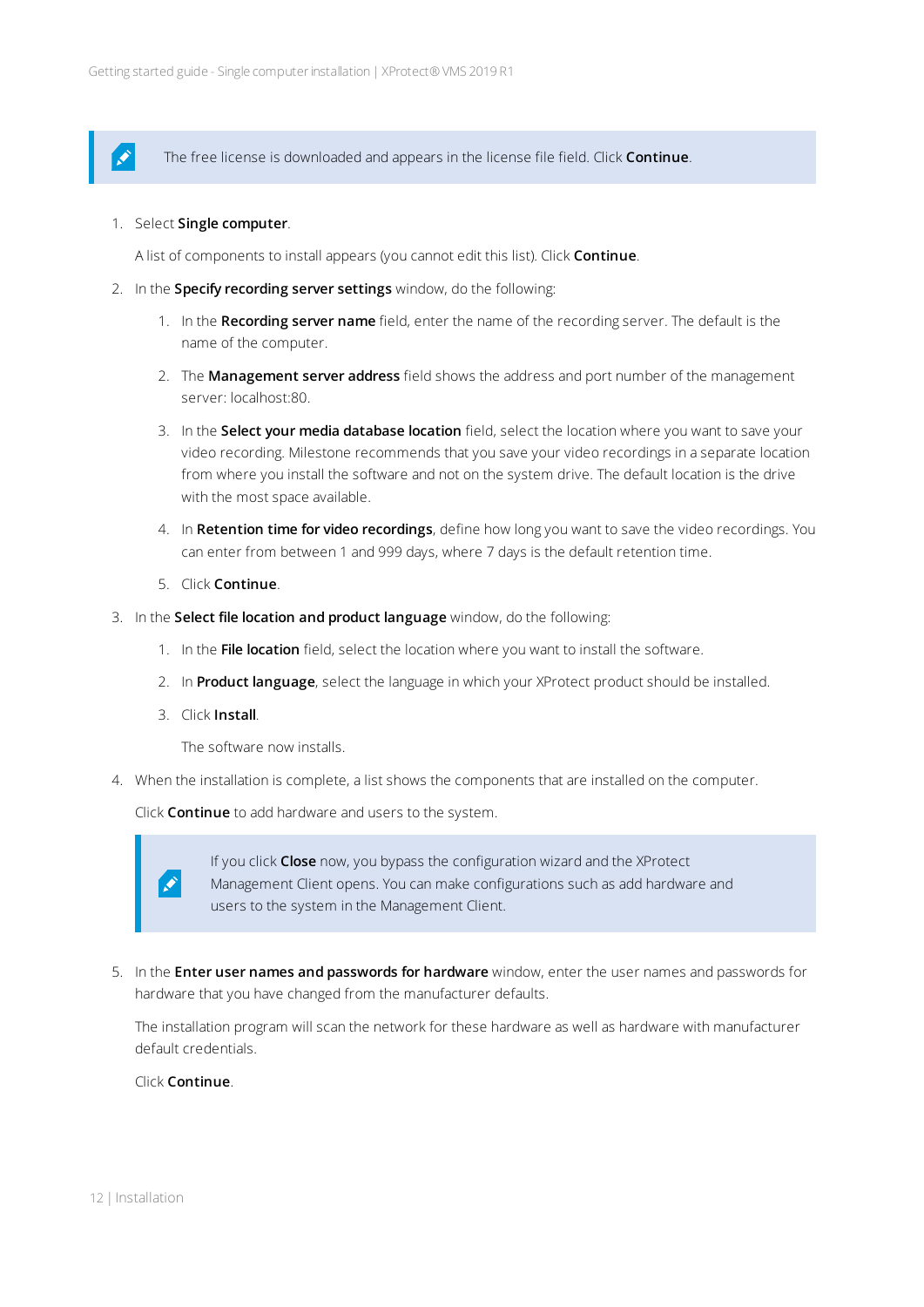- 6. In the **Select the hardware to add to the system** window, select the hardware that you want to add to the system. Click **Continue**.
- 7. In the **Configure the devices** window, you can give the hardware useful names by clicking the edit icon next to the hardware name. This name is then prefixed to the hardware devices.

Expand the hardware node to enable or disable the hardware devices, such as cameras, speakers and microphones.



Cameras are enabled by default, and speakers and microphones are disabled by default.

#### Click **Continue**.

8. In the **Add users** window, you can add Windows users and basic users. These users can have either the Administrators role or the Operators role.

Define the user and click **Add**.

When you are done adding users, click **Continue**.

When the installation and initial configuration are done, the **Configuration is complete** window appears, where you see:

- A list of cameras and devices that are added to the system
- A list of users who are added to the system
- Addresses to XProtect Web Client and the mobile server, which you can copy and share with your users

<span id="page-12-0"></span>When you click **Close**, the XProtect Smart Client opens and is ready to use.

### **Download the XProtect® Device Pack**

A device pack is a set of drivers that is installed with your XProtect system to interact with your devices. A device pack is installed on the recording server. Milestone adds support for new devices and firmware versions on an ongoing basis, and releases device packs every two months on average. A device pack is automatically included when you install the XProtect system. To get the latest device pack, manually check for newer versions to download and install.

To update your device pack after installation, go to the download section of the Milestone website (<https://www.milestonesys.com/downloads/>) and download the relevant installation file.



If your system uses very old cameras, you may need to download the device pack for legacy devices. For more information, see [https://www.milestonesys.com/community/business-partner-tools/device-packs/.](https://www.milestonesys.com/community/business-partner-tools/device-packs/)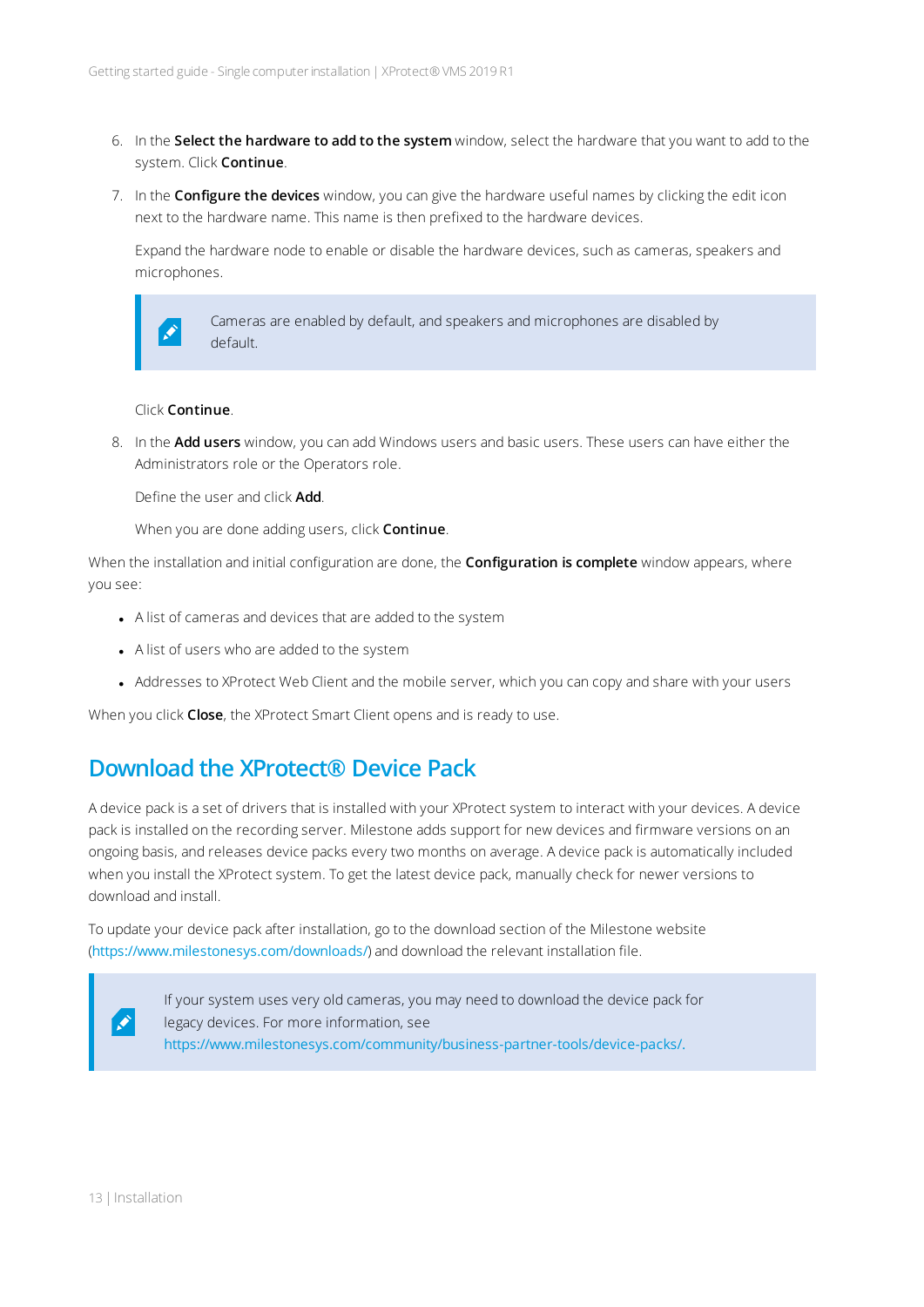### <span id="page-13-0"></span>**Install clients**

You can access your XProtect system from other computers via the clients. The following steps will help you download and install XProtect Smart Client used for viewing video and the Management Client used for configuring and managing the system on other computers.

### <span id="page-13-1"></span>**Install XProtect Smart Client**

The XProtect system has a built-in public installation web page. From this web page, you can download and install XProtect Smart Client on any other computer on the network.

1. To access the public installation webpage, enter the following URL in your browser: **http://[computer address]/installation/**

[computer address] is the IP address or host name of the XProtect VMS computer.

- 2. Click **All Languages** and run the downloaded file.
- 3. Click **Yes** to all warnings. Unpacking starts.
- 4. Select the language for the installer and then click **Continue**.
- 5. Read and accept the license agreement. Click **Continue**.
- 6. Select the installation type. Click **Typical** to choose the default values and start the installation.
- 7. Open XProtect Smart Client. The XProtect Smart Client login dialog box appears.
- 8. Specify the host name or the IP address of your XProtect VMS computer in the **Computer** field.
- 9. Select authentication, type your user name and password. Click **Connect** and XProtect Smart Client opens.
- 10. You can verify the default views or add new views: In **Setup** mode, add a group and then a view to this group.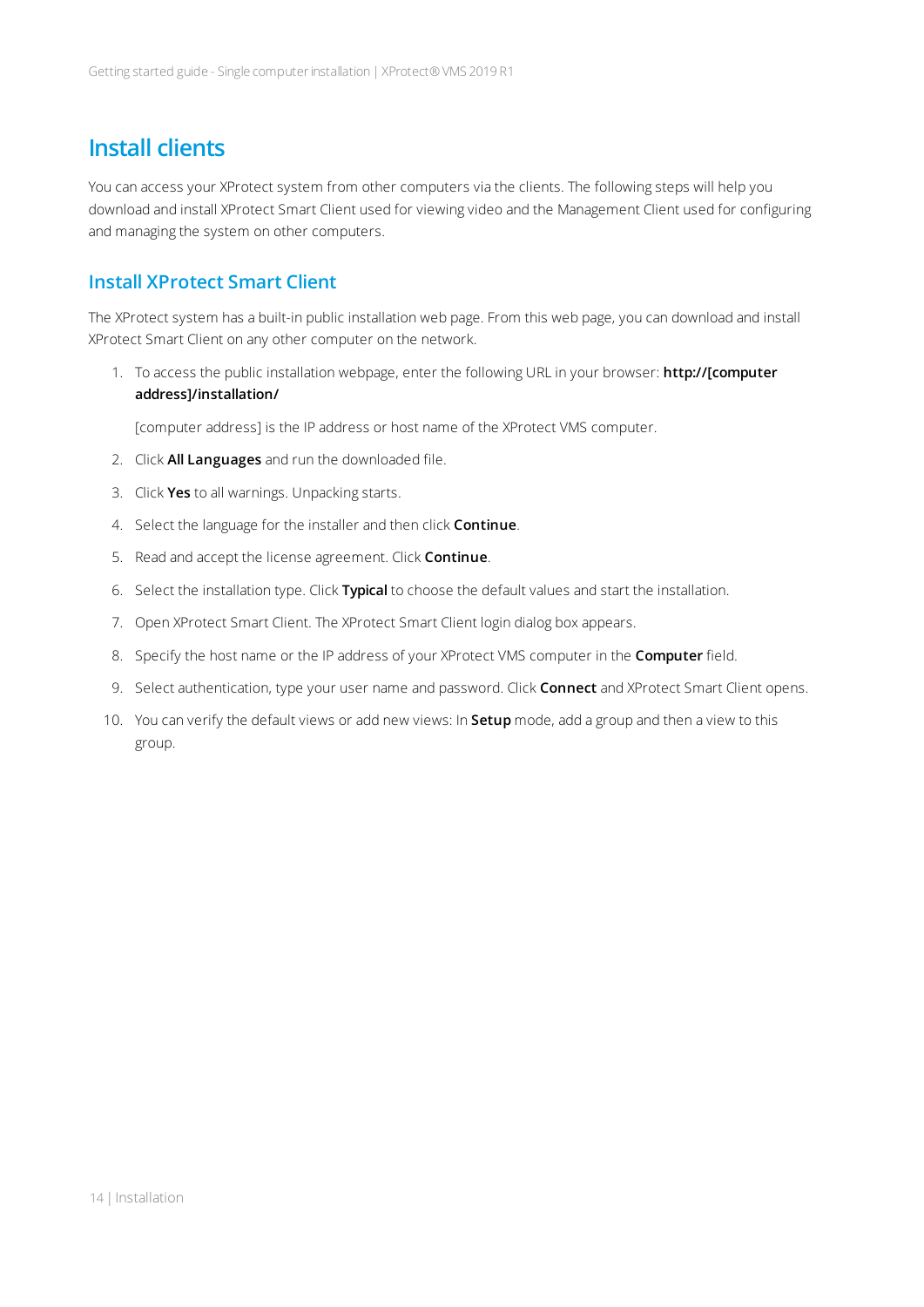11. Add a camera to one of the view items by dragging and dropping it into a view item and click **Setup** again.

Check that you can see live video and that the round video indicator in the upper right corner of the camera view is either green or red. Green means that the camera sends video to the system, while red means that the system is also currently recording the video.



To read in details about the features in XProtect Smart Client and what you can accomplish with your system, click the **Help** icon  $\bullet$  in the upper right corner or press **F1** for context sensitive help.

### <span id="page-14-0"></span>**XProtect Smart Client interface**

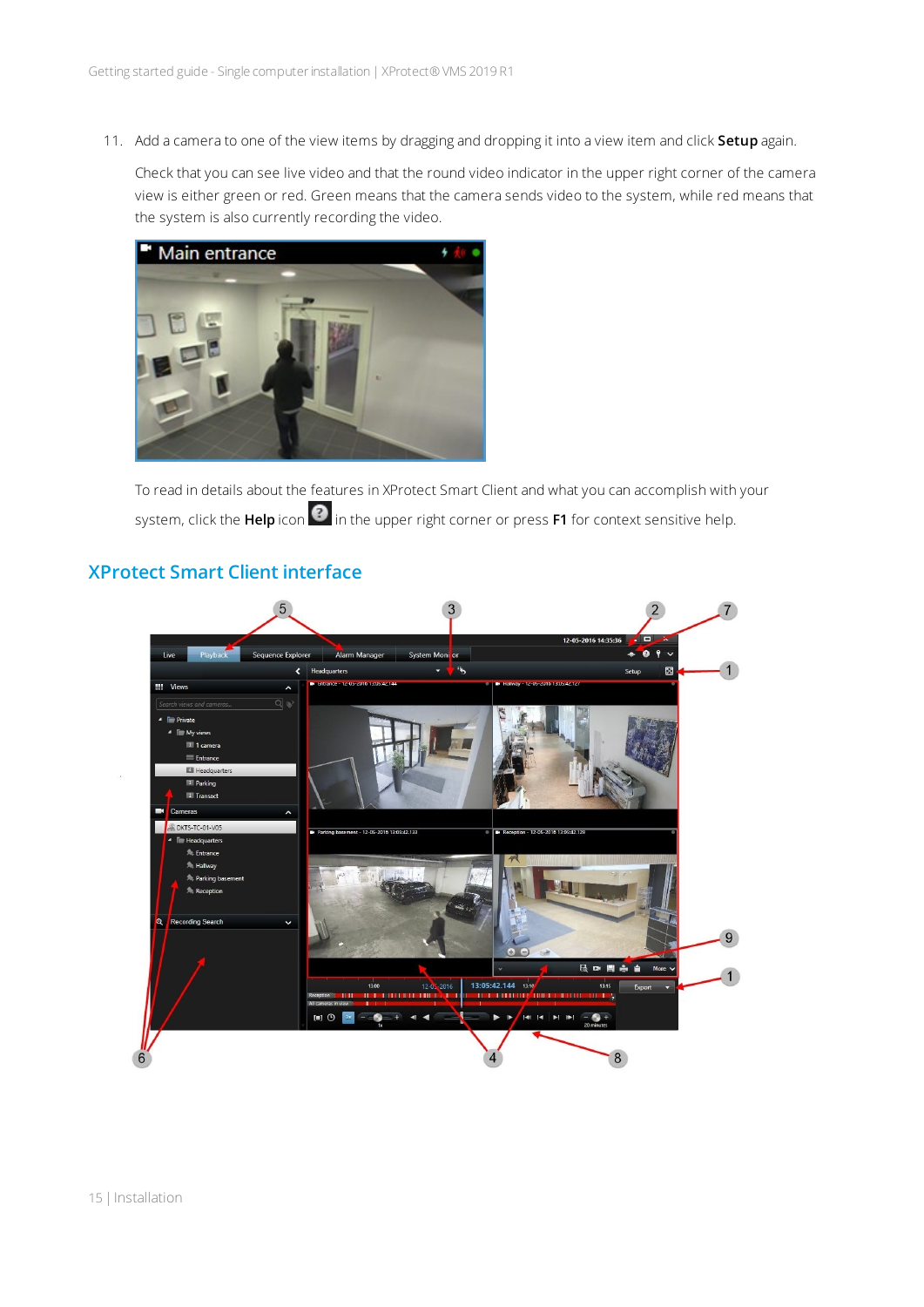In XProtect Smart Client, you view live video on the **Live** tab, and recorded video on the **Playback** tab. When you select the **Live** tab, your XProtect Smart Client connects to the surveillance system server and displays live video from cameras in the selected view.

| Item           | <b>Function</b>     |
|----------------|---------------------|
| 1              | Task buttons        |
| $\overline{2}$ | Application toolbar |
| 3              | View                |
| $\overline{4}$ | View item           |
| 5              | Tabs                |
| 6              | Panes               |
| 7              | Application buttons |
| 8              | Timeline            |
| 9              | The camera toolbar  |

### <span id="page-15-0"></span>**Install the Management Client**

 $\overline{a}$ 

The XProtect VMS has a built-in administrative installation web page. From this web page, administrators can download and install the Management Client or other XProtect system components to any other computer on the network.

1. To access the administrative installation web page, enter the following URL in your browser: **http:// [computer address]/installation/admin/**

[computer address] is the IP address or host name of the XProtect VMS computer.

- 2. Click **All Languages** for the Management Client installer. Run the downloaded file.
- 3. Click **Yes** to all warnings. Unpacking starts.
- 4. Select the language for the installer. Click **Continue**.
- 5. Read and accept the license agreement. Click **Continue**.
- 6. Select file location and product language. Click **Install**.
- 7. The installation is complete. A list of successfully installed components is displayed. Click **Close**.
- 8. Click the icon on the desktop to open the Management Client.
- 9. The Management Client login dialog appears.
- 10. Specify the host name or the IP address of your management server in the **Computer** field.
- 11. Select authentication, type your user name and password. Click **Connect**. The Management Client launches.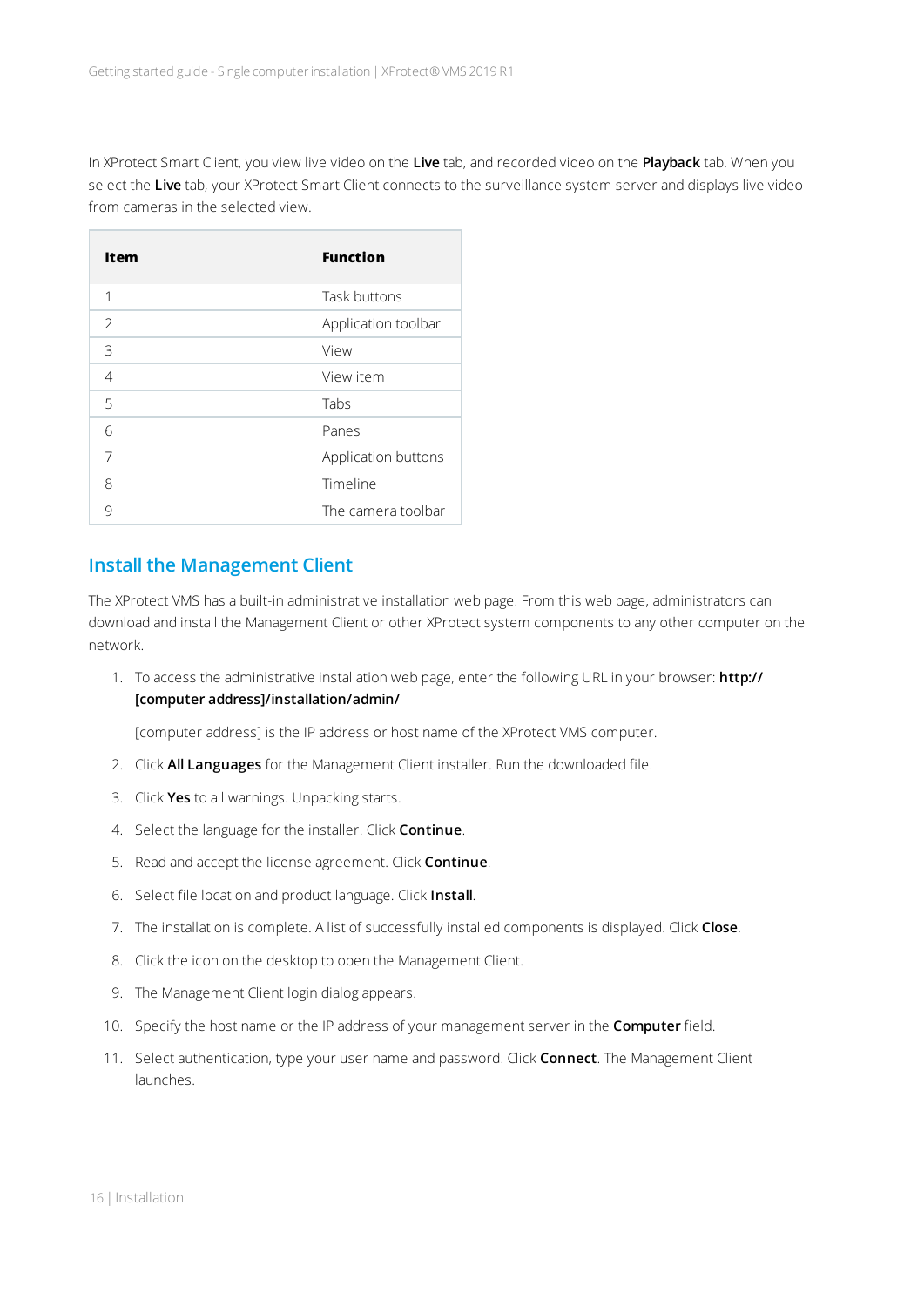To read in details about the features in the Management Client and what you can accomplish with your system, click **Help** in the tools menu.

#### **Management Client overview**



- 1. Tools menu
- 2. Shortcut icons
- 3. Site navigation pane
- 4. Overview pane
- 5. Video preview
- 6. Properties
- 7. Properties tabs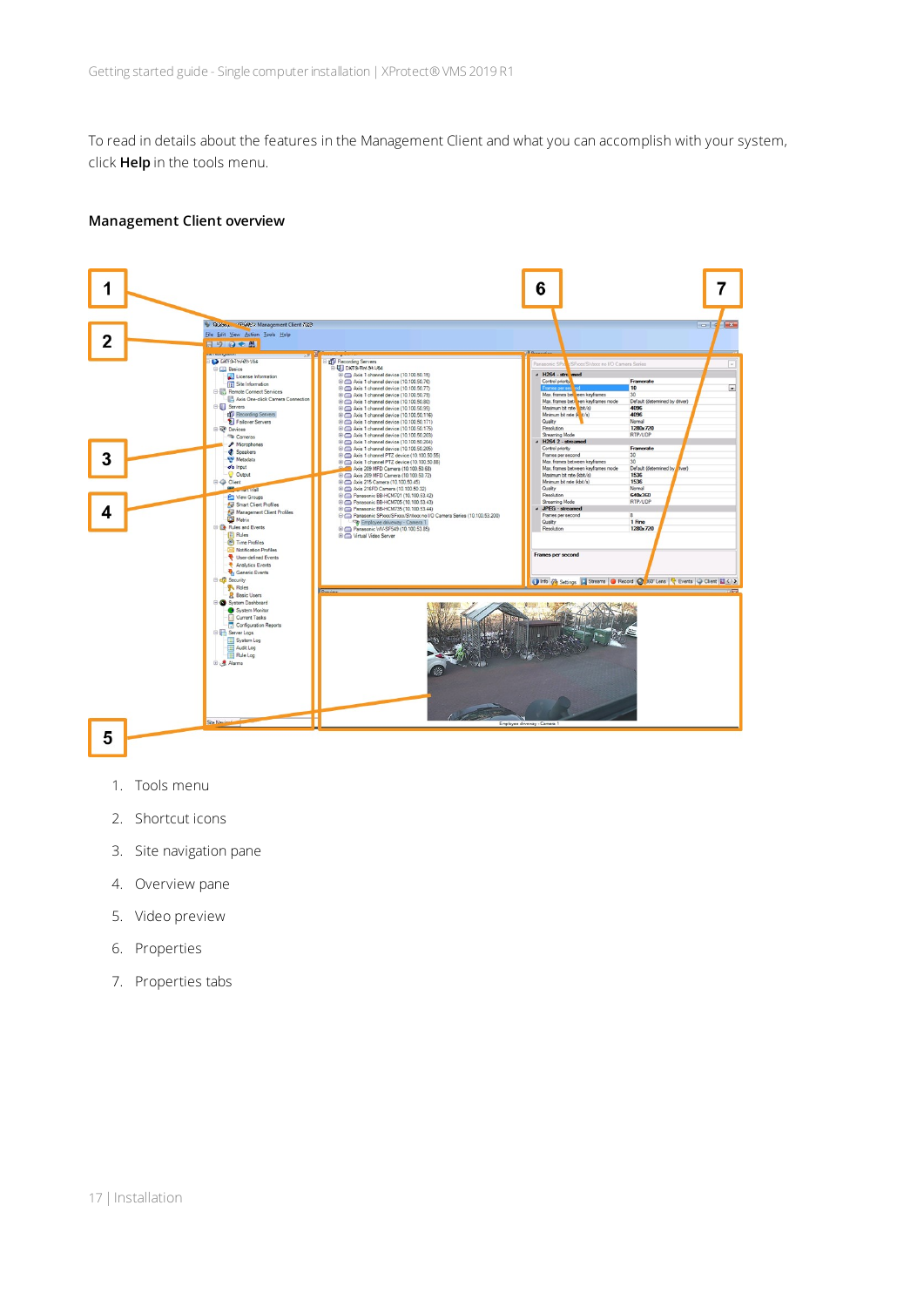# <span id="page-17-1"></span><span id="page-17-0"></span>**Optimization**

### **System scaling**

To enable scaling of up to thousands of cameras across multiple sites, the system consists of several components that handle specific tasks. You have installed all components on a single server. Alternatively, you can install the components on separate dedicated servers to scale and distribute the load.

Depending on hardware and configuration, smaller systems with up to 50-100 cameras can run on a single server. For systems with more than 100 cameras, Milestone recommends that you use dedicated servers for all or some of the components.

Not all components are needed in all installations. You can always add components later. Such components could be additional recording servers, failover recording servers or mobile servers for hosting and providing access to Milestone Mobile and XProtect Web Client.